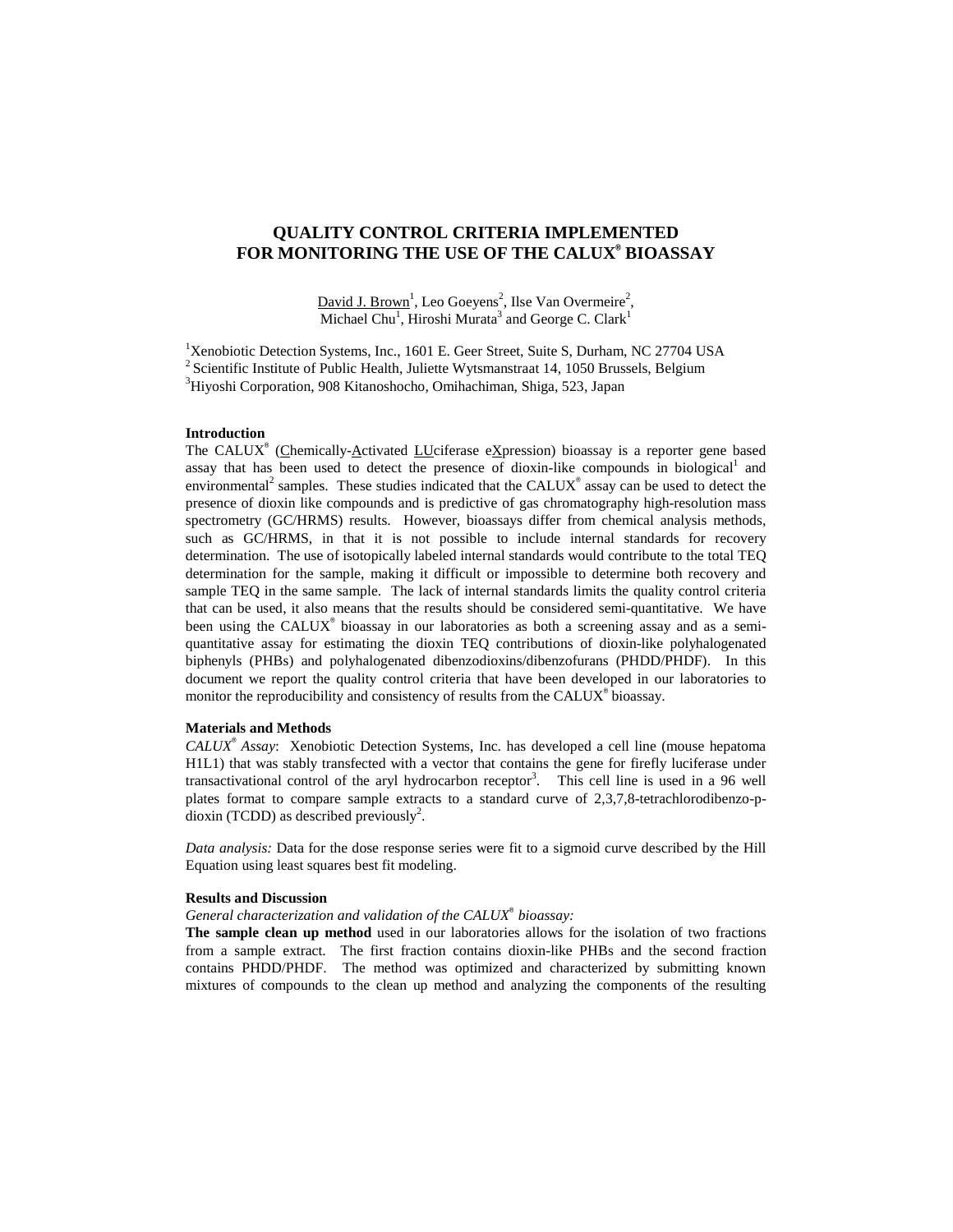fractions using gas chromatography with electron capture detection. There are other compounds, such as polyaromatic hydrocarbons (PAH), that can activate the Ah receptor and produce a response in the CALUX® assay. Although PAH are important environmental contaminates we wanted to assure that they did not contribute to the TEQ determinations that we report. Over one hundred compounds, including pesticides, PAH and halogenated organic compounds were tested for activity in the CALUX® assay. Those compounds that were active were treated with our sample clean up method and the resulting extracts were analyzed for activity. Of the compounds tested, only one, chrysene, had significant activity following the clean up method, but it was less than 5% of the pre-clean up activity. This suggested that interference by compounds other than dioxin-like PHB and PHDD/PHDF should not be significant.

**Relative Potency (REP)** values were determined for 17 active chlorinated dibenzodioxin and dibenzofurans as well as for active dioxin-like polychlorinated biphenyls. The results were very similar to the WHO TEF values<sup>4</sup> for these compounds (results submitted as a separate abstract). These results indicated that based on efficacy of the tested compounds, the CALUX<sup>®</sup> assay would be more reliable for PHDD/PHDF TEQ determination when the response for the sample was less than 75% of the maximal response for TCDD and for PHB TEQ determination when the response for the sample was less than 50% of the maximal response for TCDD.

**Validation of the CALUX® assay versus GC/HRMS analysis** has been conducted for various sample types using a blinded study design. Coded samples were analyzed by both methods and the results were sent to an independent statistician for analysis. When completed, this validation study data will be used to define the different validation parameters (repeatability, reproducibility, accuracy, etc.). A portion of these validation studies have been published<sup>1,2</sup>. These studies indicate that there is a strong correlation between the two methods. The results for the CALUX<sup>®</sup> assay are generally higher for environmental samples, which results in some samples that could be considered false positives, but very few false negatives (less than 5%). The lower TEQ values provided by GC/HRMS could be due to the GC/HRMS result only including chlorinated compounds while the CALUX® assay will also detect brominated and mixed halogenated compounds. This has not been confirmed and further analysis is being conducted to test this hypothesis.

**Cross-laboratory validation studies** have been initiated to test the reproducibility of results between laboratories. Coded samples are being distributed to the participating laboratories and results will be reported to the independent statistician.

**Analytical quality control concepts** based on Good Laboratory Practices (GLP) have been incorporated into the development, characterization and subsequent use of the CALUX<sup>®</sup> assay. Standard Operating Procedures (SOP) have been developed, all equipment used in the storage, preparation and analysis of samples are regularly monitored and data is stored in a manner that assures its integrity and validity.

## *Quality control criteria for use of the CALUX*® *assay as a screening assay*:

**Monitoring of solvents** used in sample preparation is conducted on a regular basis. Each lot of solvent is tested by evaporating a 10 ml aliquot of the solvent and resuspending the residue in four microliters of DMSO. The DMSO solution is suspended in cell culture medium and exposed to the cells. A response greater than 5% of the maximal response for TCDD is considered unacceptable. A solvent blank is also included in each batch of samples. The solvent blank is treated in the same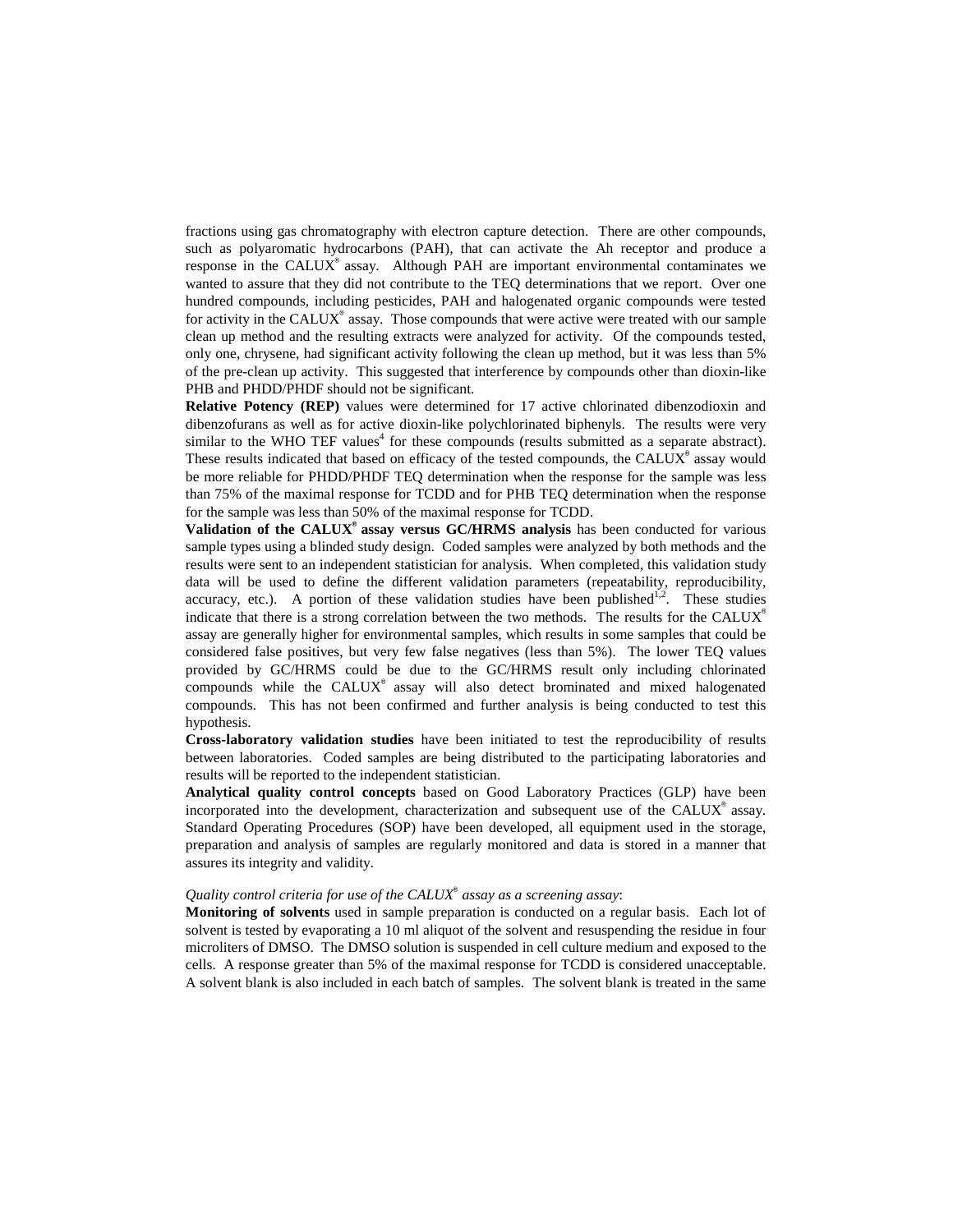way as the samples and serves as a control to monitor for contribution of CALUX<sup>®</sup> activity from any of the solvents or column matrices used in sample preparation.

**Reference samples** were prepared from appropriate materials that were finely ground (solids) or homogenized (liquids) and analyzed by GC/HRMS for dioxin TEQ. The material was then spiked with an appropriate amount of an equimolar mixture of the 17 active chlorinated dibenzodioxins and dibenzofurans to provide a final dioxin TEQ concentration equivalent to the action level. The reference material was shaken or stirred for three days, aliquotted and an aliquot was analyzed by GC/HRMS. A reference sample is included in each sample batch and is prepared and analyzed using the same method as the unknown samples.

**Quality Control (QC) charts** are maintained for all reference samples as well as for a standard solution of PCB 126 and a mixture of PHDD/PHDF that are analyzed on each plate (each of these standard solutions produces a response near the middle of the dose response curve). These charts are generally reported as a three-month average (figure 1), however the data for these samples can be monitored over longer time periods to insure against longer term variation in the assay. In QC charts, the results for the standard mixtures are reported as a ratio relative to the 15.6 ppt point of the TCDD standard curve (near middle of linear range) and the reference materials are reported as the TEQ estimate determined from the standard curve. If the reference material or either of the standard mixtures differ by more than two standard deviations from the moving average or a reference material is below the limits of detection the plate is declared invalid and all samples on the plate are reanalyzed.



Figure 1. QC charts for animal feed reference material and Dioxin/Furan standard mixture. Solid line is the 3-month average and dashed lines are two standard deviations from the average.

*Quality control criteria for use of the CALUX*® *assay as a semi-quantitative estimate of dioxin TEQ:* 

In addition to the quality controls used in the screening assay, the TCDD standard curve is modeled to a sigmoid curve described by the four variable Hill Equation using a least squares best fit. Estimation of TEQ values for sample extracts are conducted based on the derived Hill Equation with the limitations listed above (i.e. PCB fraction response must be less than 50% of TCDD maximal response and dioxin/furan fraction response must be less than 75%). Any samples